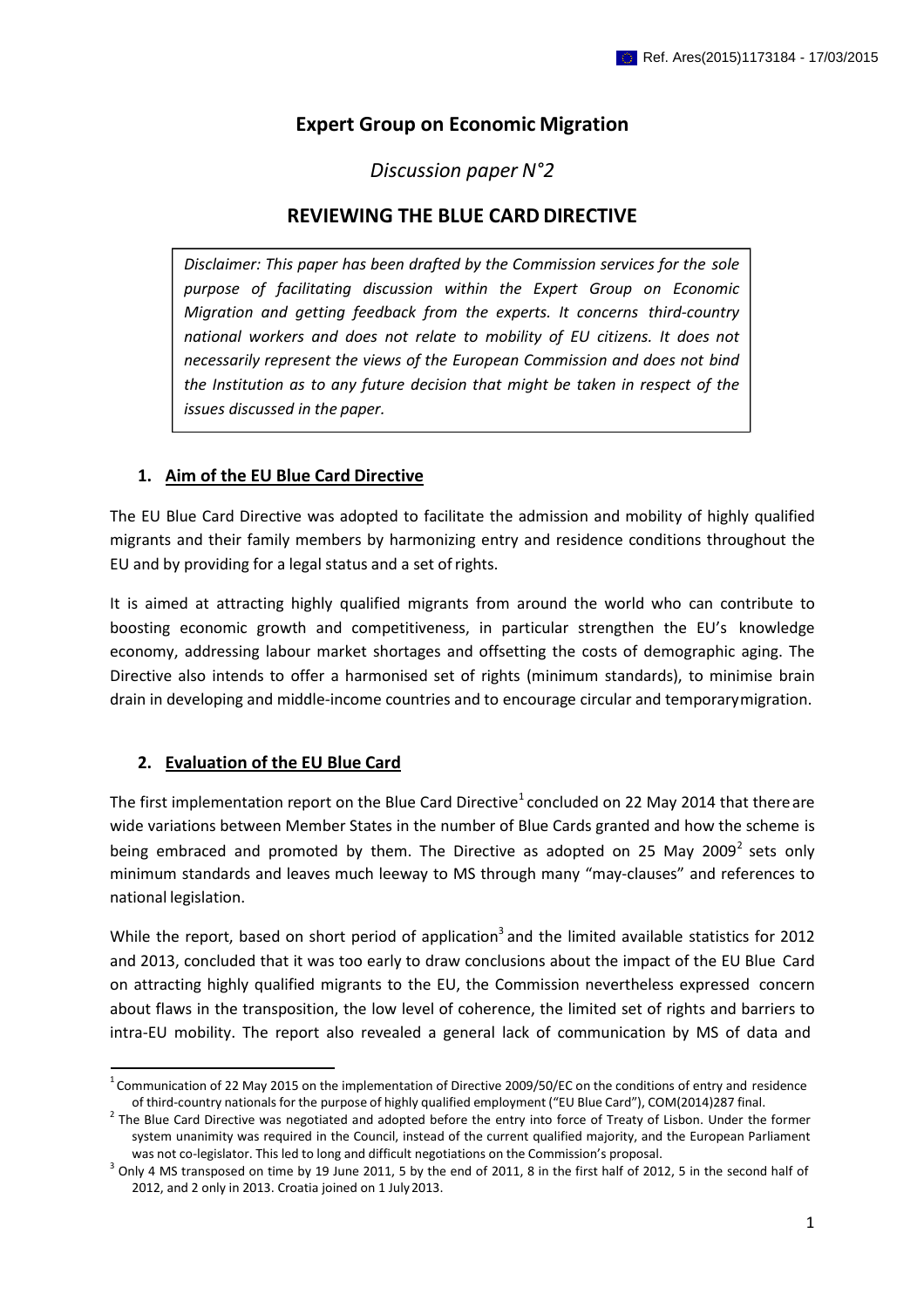measures taken in application of the Directive and a number of deficiencies in the transposition of the Directive.

In the meanwhile, the new Commission President Jean Claude Juncker made a "new policy on legal migration" one of his ten priorities, highlighting in particular the need to review of the Blue Card Directive. The goal is to make Europe at least as attractive as the favourite migration destinations such as Australia, Canada and the USA.

## **3. Identified shortcomings of the Blue Card**

#### **National parallel schemes for highly qualified migrants**

Article 3(4) of the Directive explicitly allows Member States to run national schemes targeted at highly qualified migrants in parallel with the EU wide Blue Card scheme. These residence permits issued under such national schemes do not confer the right of residence in the other Member States as provided for in the Blue Card Directive. Combined with the sectorial approach to labour migration at EU-level, this results in a large number of labour migration schemes across the EU.

Some 17 Member States have made use - in one form or another - of the possibility of Article 3(4) and have a national policy in place for attracting highly qualified migrants besides the EU Blue Card.<sup>4</sup> The policies that run in parallel are very diverse. Some Member States target highly qualified migrants, while others aim more widely at several categories of migrants.<sup>5</sup> Some Member States have placed a specific focus on certain groups of individuals<sup>6</sup> or on precise areas of occupation in which there are a specific national labour market needs and shortages<sup>7</sup>. These policies use different definitions for identifying highly qualified migrants, their scope varies, the conditions for entry and residence may be stricter or more liberal than the Blue Card, and different sets of rights are granted.

Furthermore, there is also a lot of divergence in the way Member States promote themselves to highly qualified migrants, facilitate their admission and entry (e.g. fast-track procedures for permits and visas, exemptions from general immigration requirements and labour market tests), run information campaigns and offer other incentives. Some of the systems in place are points-based systems while others are employer-led, demand driven systems like the BlueCard.

It could be argued that the existence of a multitude of parallel national schemes in the EU confuses potential migrants and dilutes the recognition and the attractiveness of the EU as a destination for skilled migrants. In addition, a policy preference for a national scheme for highly qualified workers, and better promotion of this, may impact on the EU Blue Cards issued by some Member States.<sup>8</sup>

On the other hand, parallel national schemes give more flexibility and allow for the admission of skilled migrants who do not meet the criteria of the EU schemes. In case of the Blue Card, which

<sup>4</sup>For more info: EMN Study, Attracting Highly Qualified and Qualified Third-Country Nationals, Synthesis Report, 2013, pp. 16-21. [http://ec.europa.eu/dgs/home-affairs/what-we-do/networks/european\\_migration\\_network/reports/docs/emn](http://ec.europa.eu/dgs/home-affairs/what-we-do/networks/european_migration_network/reports/docs/emn-)studies/attracting/emnsr\_attractinghqworkers\_finalversion\_23oct2013\_publication.pdf

<sup>&</sup>lt;sup>5</sup> BE, EE, FI, EL, IT, LT, LU, SK, SI and SE have specific provisions in wider migration policies; AT, CZ, DE, ES, FR, NL and PT have separate policies targeted at highly qualified migrants.

 $^6$  E.g.: Executive staff and managerial employees; Researchers and scientists; or Intra-Corporate Transferees.

 $^7$  E.g.: Information and Communications Technology; Healthcare; Academia; Financial services; or Engineering.

 $8<sup>8</sup>$  As suggested by Annexes 3 and 4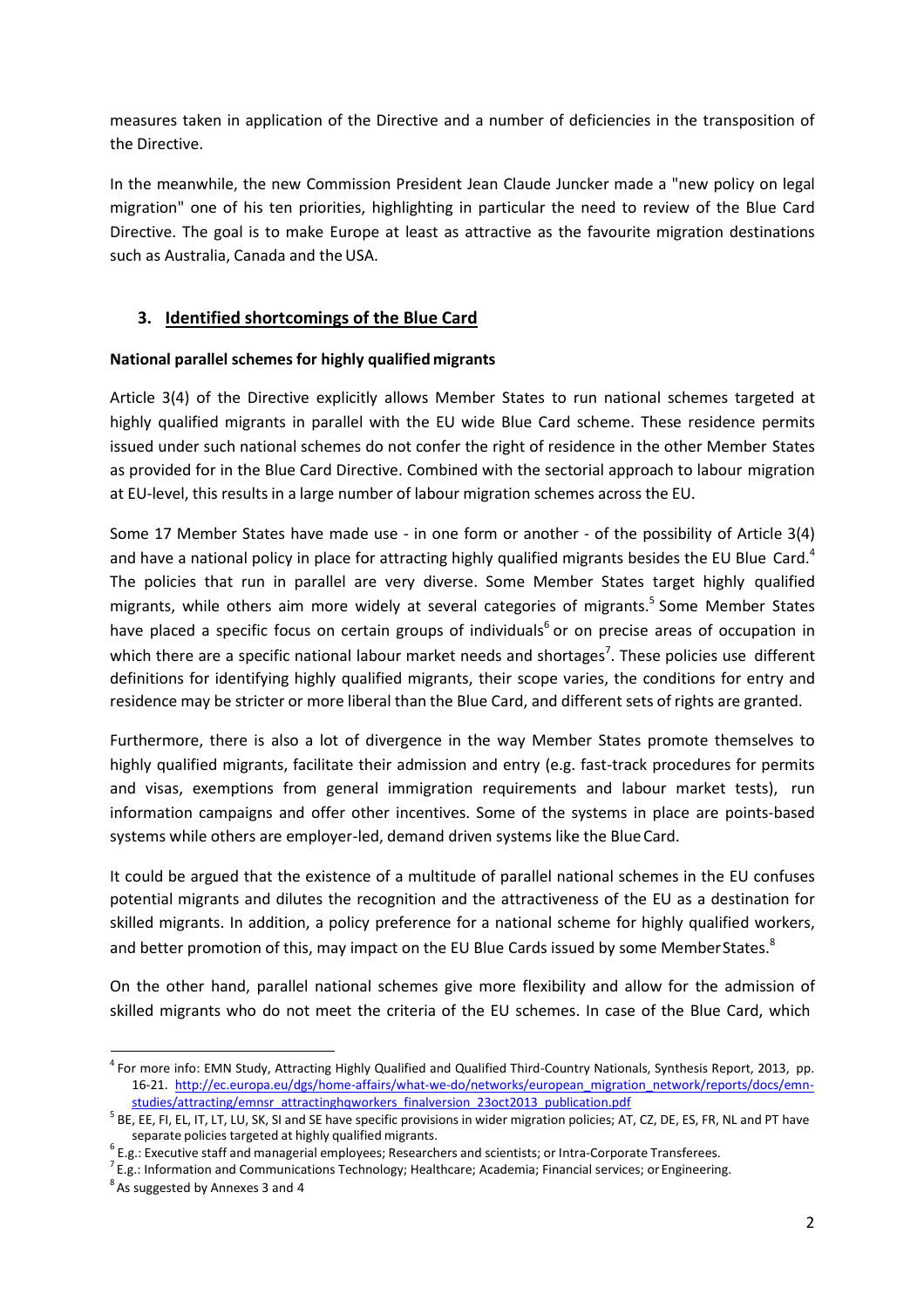focuses on a small group of well-paid highly-qualified migrants, these parallel schemes may therefore cover a genuine need (e.g. highly-qualified workers not meeting the salary requirements).

### Questions for discussion:

- WouId increasing the harmonisation level of the EU-wide rules for highly qualified workers (HQW) improve the attractiveness of the EU labour market? Yes, absolutely.
- How do you see the relation between the EU Blue Card and national parallel schemes for HQW? Not aligned and in some instance contradictory: national schemes being more favorable that the Blue Card.
- Does the existence of national parallel schemes result in internal competition, a complexity of multitude of schemes, a reduced attractiveness due to limited geographical scope, a diluted publicity effect or other effects? Or, on the contrary, does it allow for much needed flexibility to cater to migrant workers who do not meet the criteria of the EU schemes? It differs per country. In some Member States it could benefit the non-EU resource in others creates contradiction and misunderstandings.
- In general, what could be done to encourage Member States to make better use of the Blue Card to attract highly-qualified workers, researchers and innovators? Make them aware of the skills shortages. As well as the positive aspects of having skilled migrants transferring their knowledge into their respective labor markets.

### **Level of flexibility for Member States**

The Directive sets only minimum standards and leaves much leeway to MS through many "mayclauses" and references to national legislation. Member States have thus developed diverging "national interpretations" of the Blue Card within the lines set by the Directive.

## Questions:

- Would further harmonisation of admission channels at EU-level be desirable? Would it help with increasing the "EU brand" recognition as an attractive destination for HQW? Does this bring a need for allowing more flexibility to MS to tailor the Blue Card to their national needs? On the contrary more harmonization of clear criteria and requirements at EU level should be mandated to the Member States.
- Would a more prescriptive Blue Card, with less "may-clauses" and room for national interpretation, increase its strength as an instrument? Yes Or would this lead to overly inflexible rules with too little space to adapt to the national context and needs? If harmonized properly, not.

### **Recognition of qualifications**

The recognition of qualifications remains an important hurdle for the admission of foreign highlyqualified workers. The process can be time-consuming and its outcome uncertain. When it is part of the admissions procedure of a labour migrant, it can result in overly restrictive policies if the degree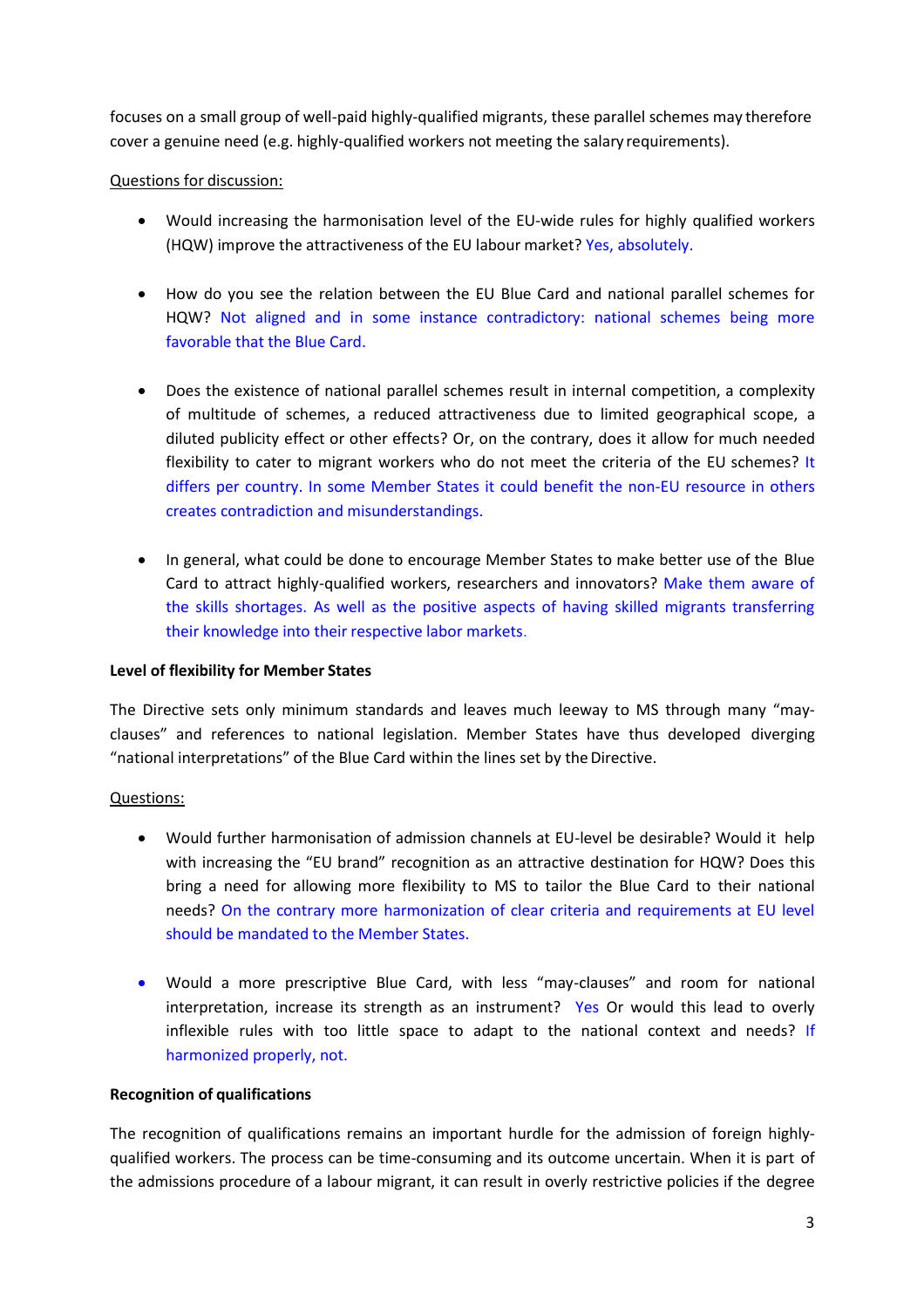has to be relevant for the job, regardless of whether it was obtained 2 years or 20 years ago.

Equivalent professional experience is not widely recognized when selecting labour migrants. To date, the focus is firmly on the formal qualifications (degrees), whereas the optional provision to take into account "at least five years of relevant professional experience of a level comparable to higher education qualifications and which is relevant in the profession or sector specified in the work contract or binding job offer" has been transposed into national legislation by only 12 Member States<sup>9</sup>. In fact, not all of these Member States even actually apply this provision<sup>10</sup>. One of the difficulties encountered by Member States is how to assess such relevant professional experience as

#### Questions

evidence of higher professional qualifications.

- Should the required link between the higher educational qualification and the job offer be loosened (e.g. a migrant with an MA or MSc in Psychology should not be prevented from working as marketing manager)? What would be the pros and cons of offering more flexibility on this aspect? Yes. Education could be overruled by experience and special skills.
- Are you aware of well-functioning and/or innovative national systems for the recognition of qualifications? Yes, the German example. How can the cooperation between the immigration authorities, employment services and qualification recognition bodies be improved? By having open and transparent communication on the skills shortage, contributions that the private sector could make to re-train unemployed persons and graduates, whilst the government facilitates the access of non-EU skills to the EU for the skills transfer.
- How can relevant professional experience in lieu of higher education qualifications be assessed and taken into account? Trusting the employing company's judgment which guarantees at all times the stay and the skills of the resource.

### **4. Where is the untapped potential and how to reach it?**

#### **Graduate students**

Many potential highly-skilled migrant workers currently already reside in the EU. For instance, over one million non-EU students reside in the European Union. Many of them will graduate with marketable skills, local degrees, knowledge of the local language and the ambition to get ahead in life. Nevertheless, many of them have to leave the EU after their studies as their permits run out and, as inexperienced young graduates, they do not immediately find employers who are willing to sponsor their immigration status. Currently, in some Member States graduates may stay for a limited period of time after finishing their studies to look for a job (these periods generally range from 6 to 18 months). The proposal for a new Directive on Students and Researchers that is currently being negotiated also includes such a "job seeking permit for recent graduates".<sup>11</sup>

### Questions:

 Several Member States have recognised the potential of foreign students and allow them to stay to look for a job under certain conditions. Once they have found a job, would the EU Blue Card be a suitable instrument to retain them? Could be an incentive for them.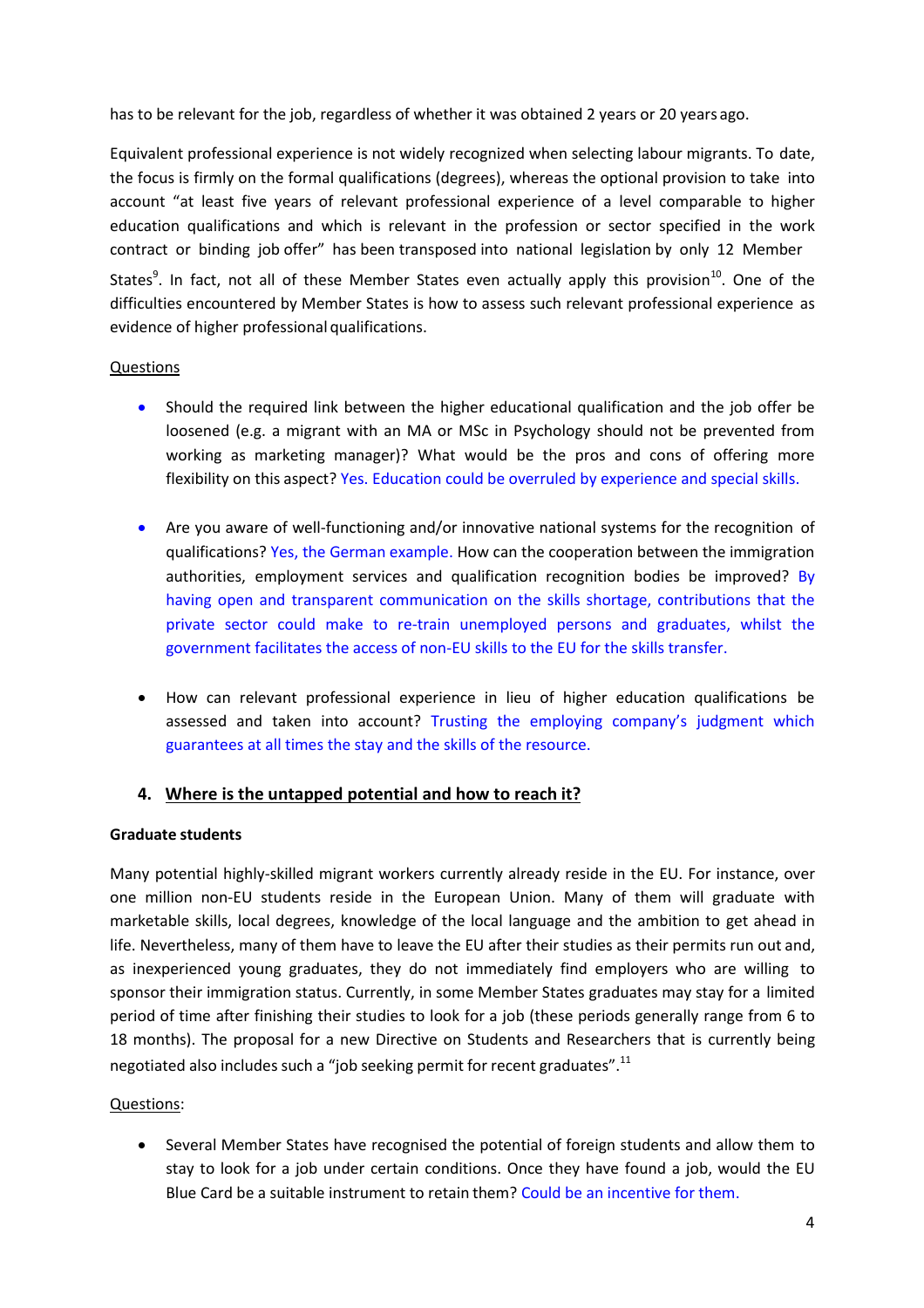Would this require different conditions (e.g. lower salary threshold) than currently is the case? Or would facilitated access to the EU Blue Card dilute its focus on retaining the "best and the brightest"? If the objective is to retain the best and the brightest, conditions could be amended. It is important not to have a category trying to fit all types of different resources (e.g high skilled, students, researchers etc.).

 $^{9}$  DE, EE, EL, ES, FR, LT, LU, MT, PL, PT, SE and SK

<sup>&</sup>lt;sup>10</sup> E.g.: DE foresees the option to use this derogation through a regulation but does not currently apply it.

 $11$ The minimum period of stay is still under negotiation.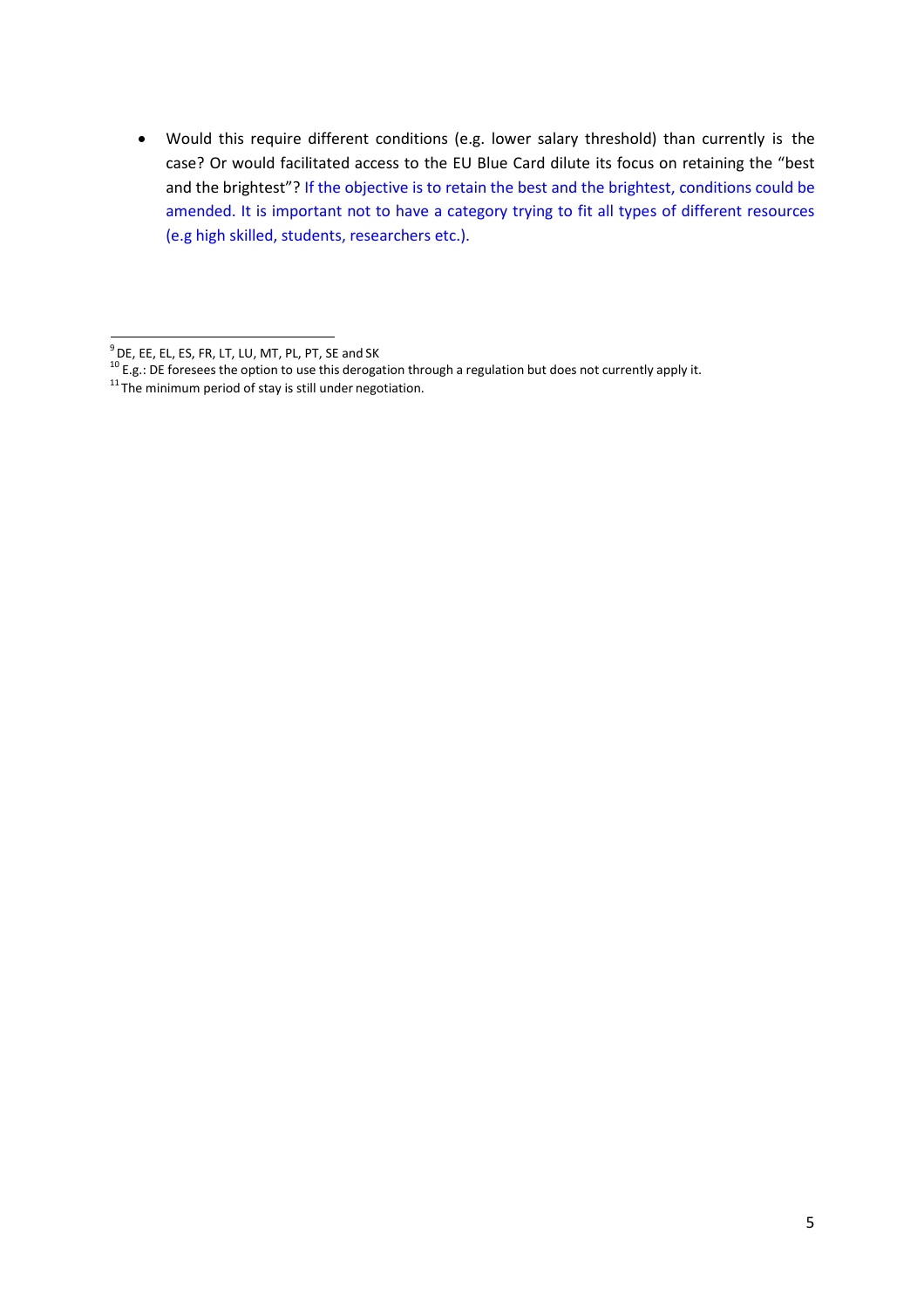### **Entrepreneurs**

European countries increasingly recognise the potential of attracting and retaining promising entrepreneurs from abroad. So far only a few Member States have implemented dedicated schemes for entrepreneurs, on top of a package with targeted measures for entrepreneurs.<sup>12</sup> Admission schemes are focused mostly on wealthy investors, while the EU already has many investors looking for promising start-ups. As is the case for highly-qualified workers, individual Member States may lack the recognition or attractiveness for entrepreneurs which the EU, as the largest economy in the world, can provide.

#### Questions:

- Would an EU Blue Card with a wider scope be a suitable instrument to attract entrepreneurs? Could a separate set of admission conditions for entrepreneurs be introduced under the umbrella of the EU Blue Card? If so, how?
- Should a potential EU Blue Card covering entrepreneurs include a "start-up visa" focussingon young potentials with a promising idea but without the business credentials? Should this cover all sectors or focus on specific sectors? Should this be combined with a "start-up package" of support services (e.g. mentoring, networking support, financialsupport, incubator, etc.)?
- How can business potential of start-up entrepreneurs be recognised when little is proven? Could there be a role for the entrepreneur's backer (venture capitalist, business angel, accelerator…) in the admission process?

#### **Others**

Other categories of migrants in the EU (e.g. family migrants, asylum-seekers) may also possess valuable skills that they cannot apply due to restrictions in the access to the labour market or loose over time due to de-skilling while waiting duringprocedures.

The lives of many resourceful and entrepreneurial people outside the EU are uprooted due toconflict and other hardships. For reasons out of their control they may look at years of losing significant amounts of money, incurring great personal hardship and professional inactivity before acquiring some degree of certainty again. These people often resort to wasteful, expensive and dangerous migration channels to find a way out. For some of them, existing legal migration channels could provide an alternative, while avoiding the waste of human capital that is currently associated with irregular migration and asylum.

### Questions:

- Could existing legal migration channels, such as the EU Blue Card, provide an alternative for resourceful, entrepreneurial and/or highly-qualified migrants who are fleeing fromconflict? Probably yes.
- If so, how could such migrants be identified? On the basis of proven experience and skills to be assessed in a neutral way regardless of their home situation or status.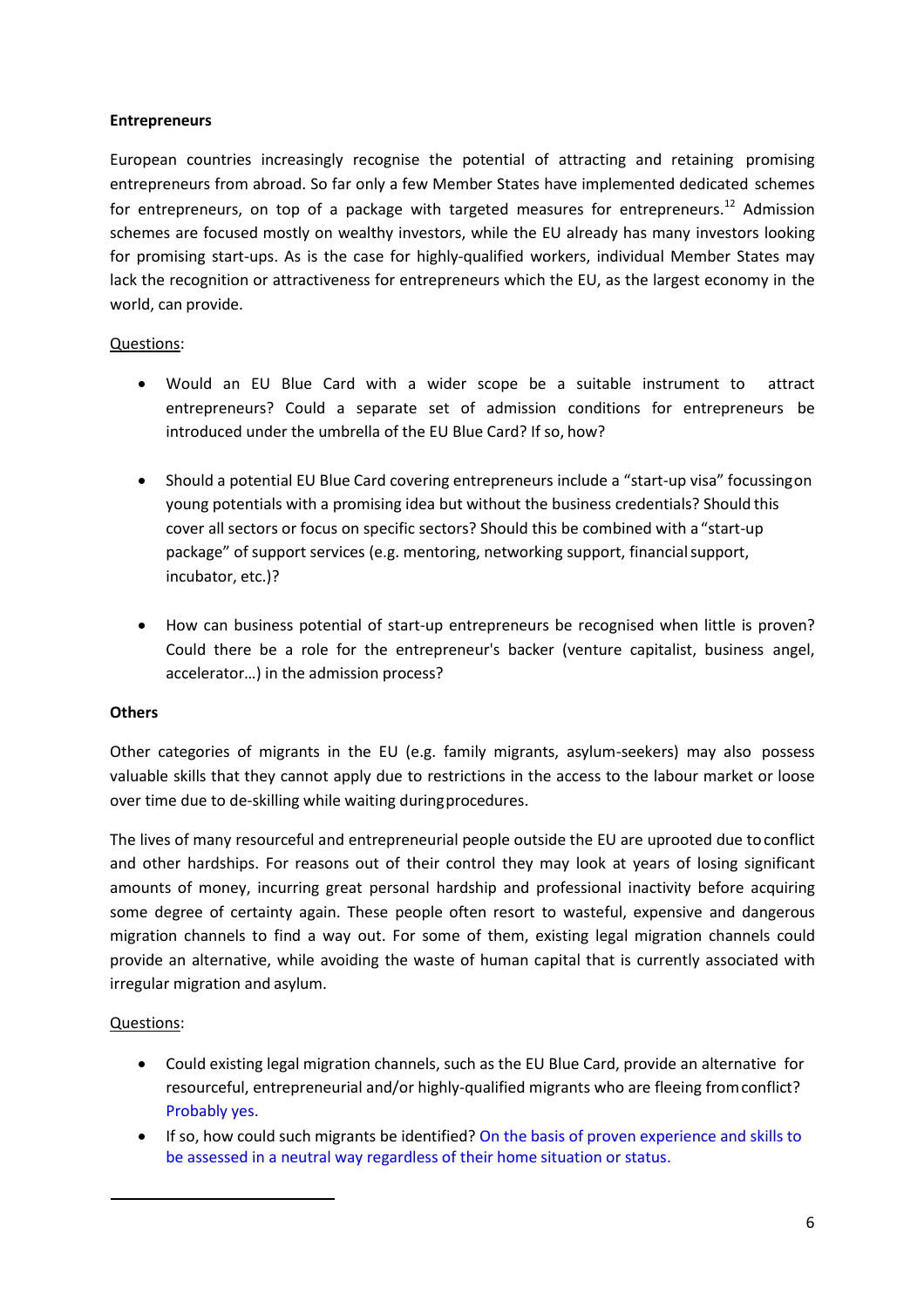<sup>12</sup> E.g. Sirius Programme for graduate entrepreneurs in the UK (https[://www.gov.uk/government/collections/sirius](http://www.gov.uk/government/collections/sirius-)programme-for-graduate-entrepreneurs) or the Italia Startup Visa in Italy [\(http://italiastartupvisa.mise.gov.it/\)](http://italiastartupvisa.mise.gov.it/))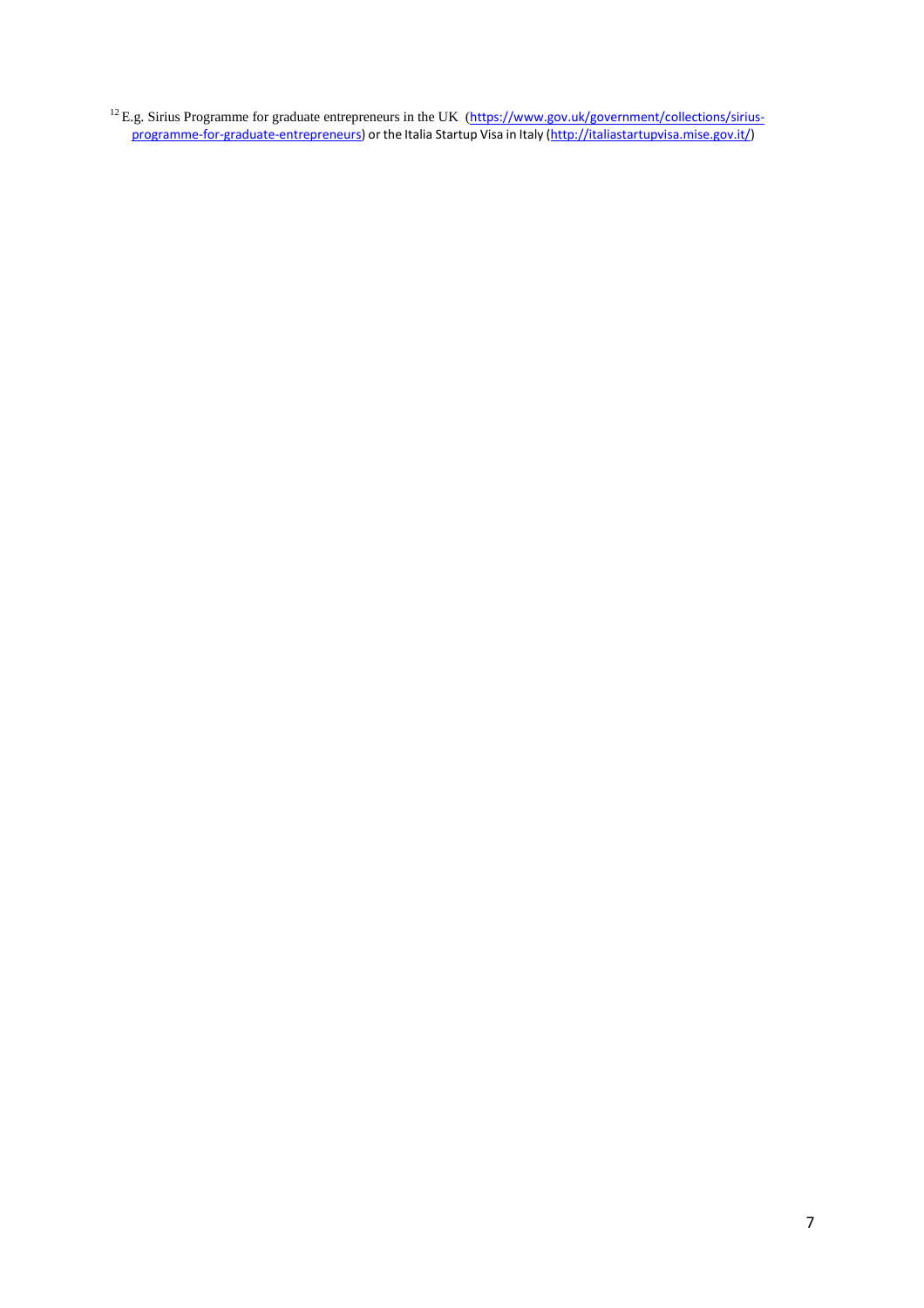- How could the countries of origin involved be identified and limited?
- How could they be attracted and their admission facilitated?

### **5. Admission under the Blue Card Directive**

The current Blue Card Directive applies a **salary threshold** as a condition for entry. This is an easily verifiable admission condition, but it also indicates the economic need of the skills which the migrant worker brings. Therefore, it plays an indirect, but significant, role in determining the scope of the admission scheme. Currently, the Blue Card Directive sets the salary threshold at 1,5 times the average gross annual salary of the Member State concerned. A comparison of available data on salary thresholds with Eurostat and OECD data on average gross annual salaries suggests that in some MS the threshold may not correspond to the minimum 1,5 times the average gross annual salary. The Directive also foresees a possible derogation for employment in professions which are in particular need of third-country national workers and which belong to the major groups 1 and 2 of ISCO, for which the salary threshold may be at least 1,2 times the average gross annual salary in the Member State concerned.<sup>13</sup> Some of the parallel national schemes do not have a salary threshold thus allowing a wider scope for the admission of wider categories ofmigrants.

The scope of the Blue Card Directive is also determined by, for unregulated professions, the required relevant higher professional qualifications in the occupation or sector specified in the work contract or in the binding job offer as provided for in national law, and, for regulated professions, therequired document attesting fulfilment of the conditions set out under national law for the exercise by Union citizens of the regulated profession specified in the work contract or binding job offer as provided for in national law.

Currently, the rules on **how to apply for an EU Blue Card** vary from Member State due to the leeway given to Member States. A majority of Member States requires that the migrant makes the application for an EU Blue Card, but some require the employer to do so,<sup>14</sup> jointly by the migrant and the employer,<sup>15</sup> or either the migrant or the employer.<sup>16</sup> In most Member States applications can be considered and examined when the applicant is either outside or already residing in the MS as holder of a valid residence permit or national long-stay visa.<sup>17</sup> Seventeen Member States<sup>18</sup> also applied the derogation that applications may be submitted when the applicant does not have a valid residence permit but is legally present in its territory. In LU and SE an application can only be submitted from outside the territory<sup>19</sup>. Thirteen Member States set the **time limit for adopting a decision** on a

 $13$  CY, DE, EE, EL, ES, HU, LU, MT and PT have transposed the option to apply a salary threshold of at least 1,2 times the average gross annual salary for employment in professions which are in particular need of migrant workers and belong to ISCO major groups 1 and 2. Only DE, EE, HU and LU are known to effectively made use of this derogation possibility to set a lower salary threshold.

 $14$  CY, ES, FR, IT and MT.

 $15$  BE and LV.

 $16$  NL, AT, PT and SI.

 $17$  Except in BG where applications can only be made in the territory. EL requires a pre-application for a visa outside and then a formal application within the territory, with a visa for the issuance of a Blue Card.

<sup>18</sup> Except BG, EL, ES, FR, IT, LV, PL and RO.

<sup>&</sup>lt;sup>19</sup> Standstill derogation of Article 10(4): a corresponding national provision existed in LU and SE prior to the adoption of the Directive.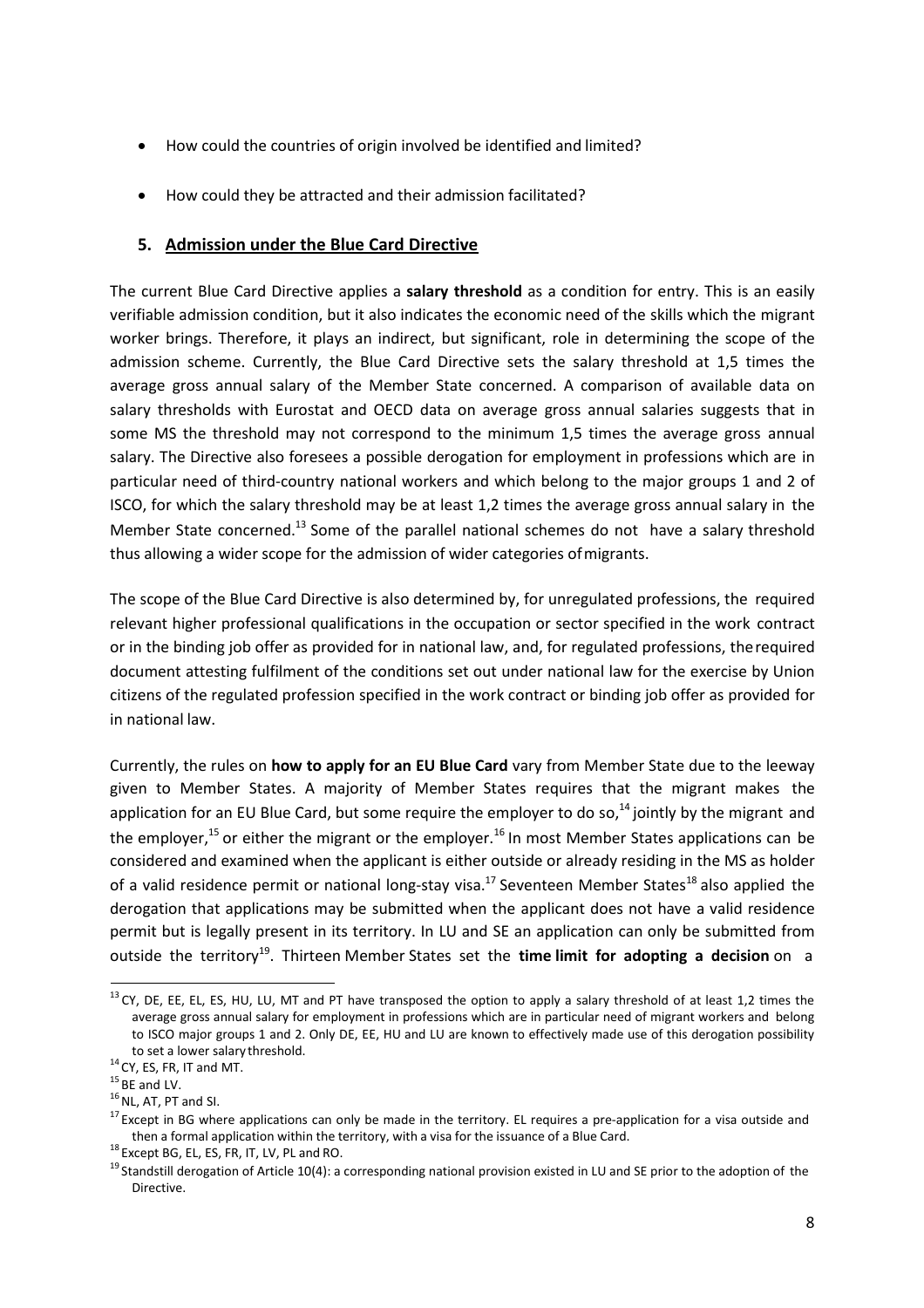complete application and giving written notification to the applicant at 90 days<sup>20</sup>, yet the others set shorter time limits.<sup>21</sup> The time needed other procedures, such as the recognition of qualifications, is not included in this period. Most MS determined the consequence of a decision not having been taken by the end of this period, though some have only foreseen an extension of the deadline.<sup>22</sup>

The Directive determines that Member States must set a **standard period of validity** of the EU Blue Card in their legislation of between one and four years which, in principle, applies to all applications and renewals. As an exception, if the work contract covers a period less than the standard period, the EU Blue Card is to be issued or renewed for the duration of the work contract plus threemonths.

Member States issue Blue Cards for widely differing periods of validity within this range.<sup>23</sup> However, some Member States appear to link the period of validity of the EU Blue Card to the length of the work contract plus three months and set a *maximum* period (between 1-4 years) instead of a *standard* period.

### Questions

- How do you evaluate the usefulness of the salary threshold as a selection criterion? Is it too restrictive or not selective enough? Is it too rudimentary or does it allow for a useful selection? It allows for a useful selection and is very objective.
- Would it be better to link it to the median salary rather than the average? Would it be better to calculate it per job type or persector? Yes, since each sector is and job type is different.
- Should more derogations, i.e. different salary thresholds, be made possible? E.g. for shortage occupations, recent graduates? Could for some occupations with high skill shortages a derogation for the (high) skill level be envisaged? For niche skills in demand the labor market standards would already set the thresholds by themselves.
- How do you evaluate the rules on how to apply for an EU Blue Card? How do you evaluate the wide variations between the Member States? Very diverse and complex.
- How do you evaluate the variations in the periods of validity for which EU Blue Cards are issued by Member States? Does this affect the attractiveness? How does this compare to the national parallel permits? In some instances national permits are more flexible and attractive (e.g. the Netherlands).
- Could there be a role for certain "certified" employers in the admission process? Yes, absolutely. The employer should fulfill and meet certain criteria set up by the EU standards and this could award him the capability of selecting its resources, guaranteeing full compliance with the law on their behalf. A recognized sponsorship program would be adequate.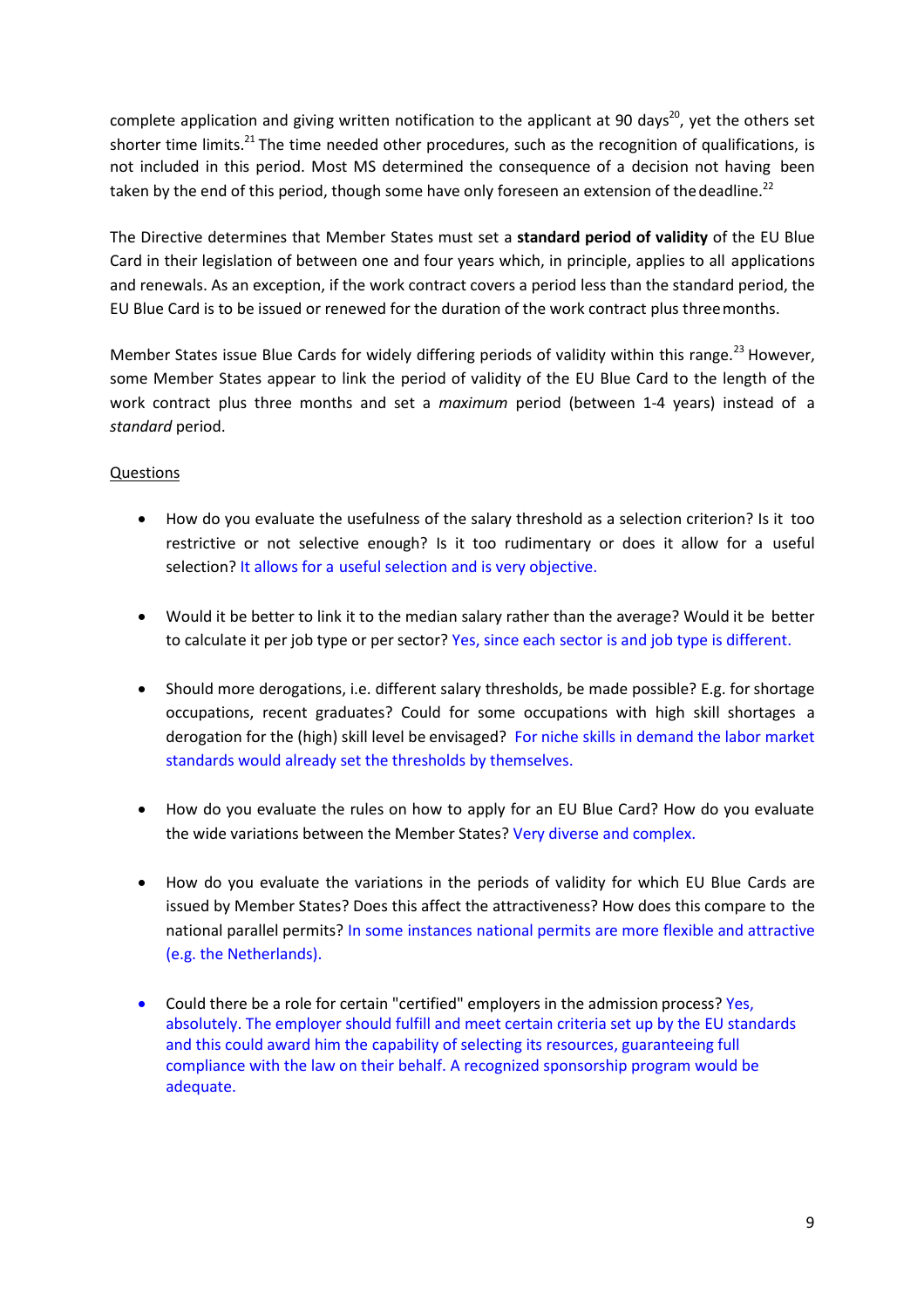$\overline{^{20}$  BE, CY, CZ, DE, EL, FI, FR, IT, HU, LU, MT, NL and SE.

 $^{21}$  60 days (EE, LT and PT; SK and PL for complicated cases), 56 days (AT), 45 days (ES), 30 days (LV, RO and SI; SK and PL for non-complicated cases) and 7 days(BG).

 $^{22}$  BE, EL, IT and PL.

<sup>&</sup>lt;sup>23</sup> One year in BG, CY, ES, LT, MT and PT, and 13 months in BE. AT, CZ, EL, FI, IT, LU, PL, RO, SE and SI set the period at two years and EE at two years and three months. FR and SK set it at three years and DE, HU and NL at four years. LV set it at five years.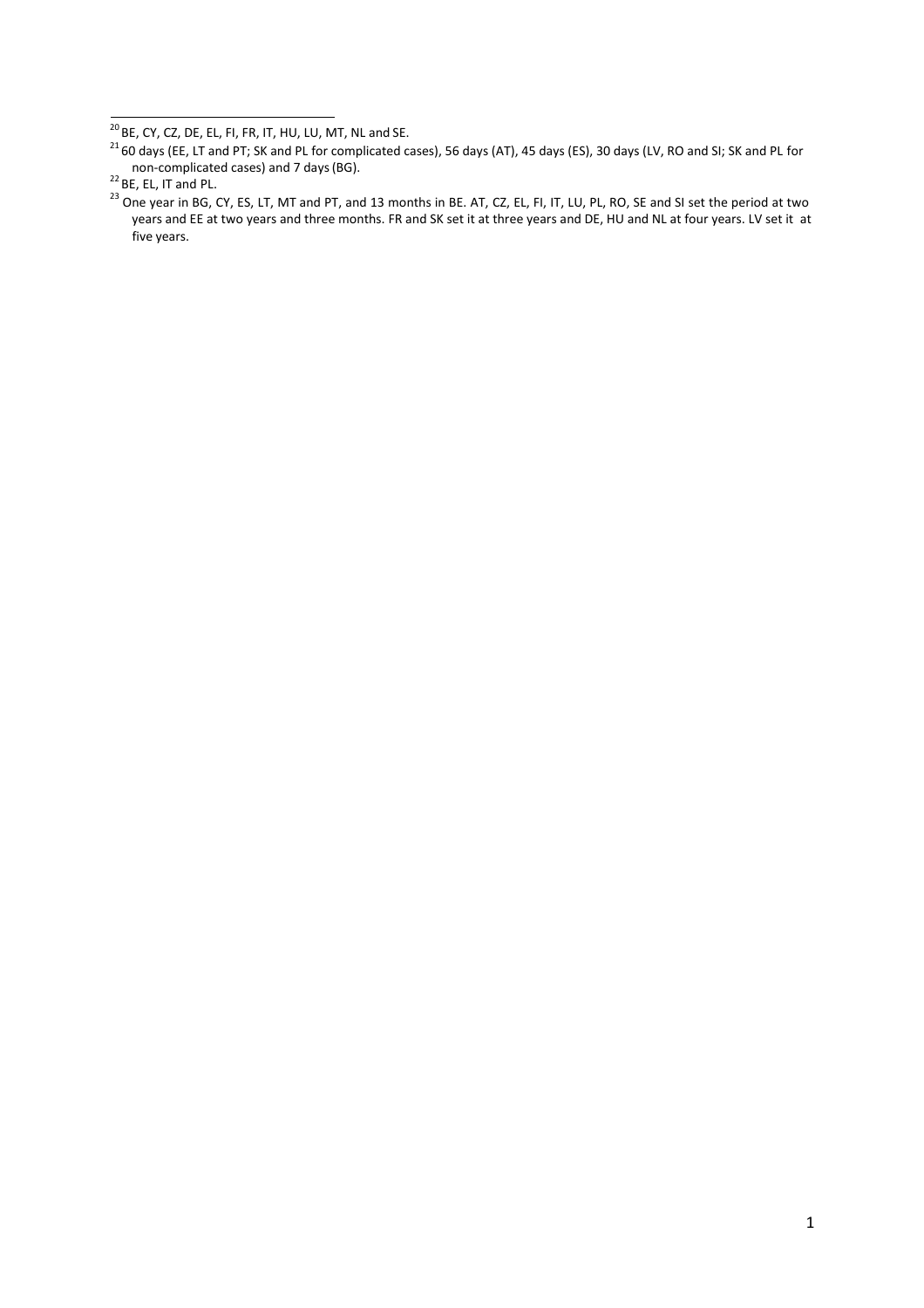# **6. Intra-EU mobility**

Intra-EU mobility of migrant workers is one of the main added values of EU legislation, as it cannot be provided for by national law. It is also widely accepted (and provided for by law) that migrants become full members of the EU workforce after a certain period and if certain conditions are met, either through long-term residency status or through naturalisation. The EU has already facilitated intra-EU mobility for certain foreign workers, including Blue Card holders, mostly because their jobs required such mobility and/or because they were considered desirable and low-risk. However, the degree of facilitation provided varies across the Directives and it is only within the most recent Intra-Corporate Transferees (ICTs) Directive that the principle of "mutual recognition of permits" has been enshrined in EU legislation, at least to a certain extent.

## Questions

- Would the perspective of facilitated residence in other Member States of the EU (thatapply the Blue Card Directive) further increase the attractiveness of the scheme? Yes, but not in all instances since high skilled workers tend to return to home country.
- How could intra-EU mobility for Blue Card holders be improved, concretely? Should thisbe based on the ICTs model? Should alternative models be considered? Clear and mandatory criteria for the implementation of the ICT could be seen as an alternative to the Blue Card.

### **7. Other factors that affect the attractiveness and potential success**

#### **Promotion**

Currently, it is up to individual Member States to promote EU Blue Cards. Some Member States do this actively, others prioritize their national permits for highly qualifiedworkers.

### Questions

- Would it be useful to do more promotion of the EU Blue Card at EU level? Not when the national regulation are more convenient than the Blue Card.
- If so, what would be the most efficient way to do so and reach potential applicants?

### **Family members**

The admission conditions for highly-qualified migrants are not wholly responsible for the success (or failure) in attracting and retaining such workers. Surveys among expatriates show that opportunities (or lack thereof) for the spouse play a major role.

EU Member States already admit the spouse and dependants of highly-qualified workers under fairly favourable conditions (when compared to the general framework). However, the procedural deadlines remain clearly out of step with those applying to the highly-qualified workerhim/herself.